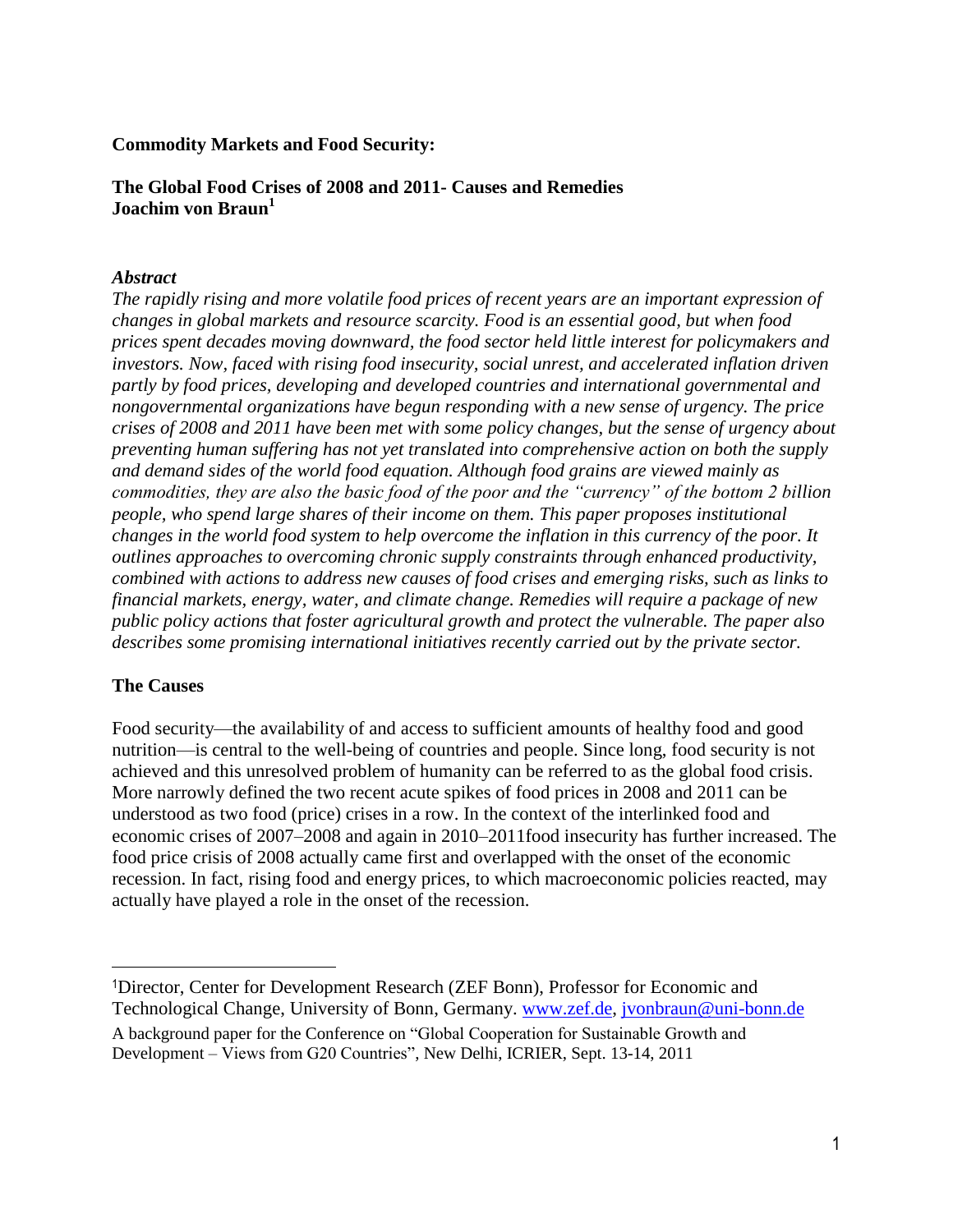Basically, the food price crises are the consequence of neglected investment in agriculture in many developing countries and inappropriate agriculture energy subsidies in industrial countries; they were triggered by adverse weather events and exacerbated by export restrictions (von Braun 2008). In 2007–08, the price of almost every food item sharply increased. At their peaks in the second quarter of 2008, world prices of wheat and maize were three times higher than at the beginning of 2003, and the price of rice was five times higher (Figure 1). Prices dropped thereafter, mainly because food demand slowed with the global financial crisis and recession and weather conditions became more favorable, but prices spiked again in 2011.



### . **Figure 1—International grain prices**

Source: Compiled from World Bank data.

The rapid expansion of biofuel production in the past decade due to subsidies has indisputably created new linkages, trade-offs, and competition with food. It has also introduced new foodsecurity risks and challenges for the poor. Indeed, rising demand for biofuel feedstocks has introduced a fundamental change in world food price determination. The amount of grains diverted to ethanol production more than tripled from 2004 to 2008, and this diversion was one cause of the 2008 food crisis. It has further expanded between 2008 and 2011 in Europe and the US and remains an important factor for the more constraint supply of food and feed.

Not only food and energy markets, but also food and financial markets are now linked. These links pose new risks and uncertainties for the poor especially in least-developed countries. On top of these factors and triggers are the deficiency in the governance of food, nutrition, and agriculture, especially at global level. Globalization of agriculture has outpaced the capabilities of the inherited institutions of the food system. Actions taken so far are not sufficient to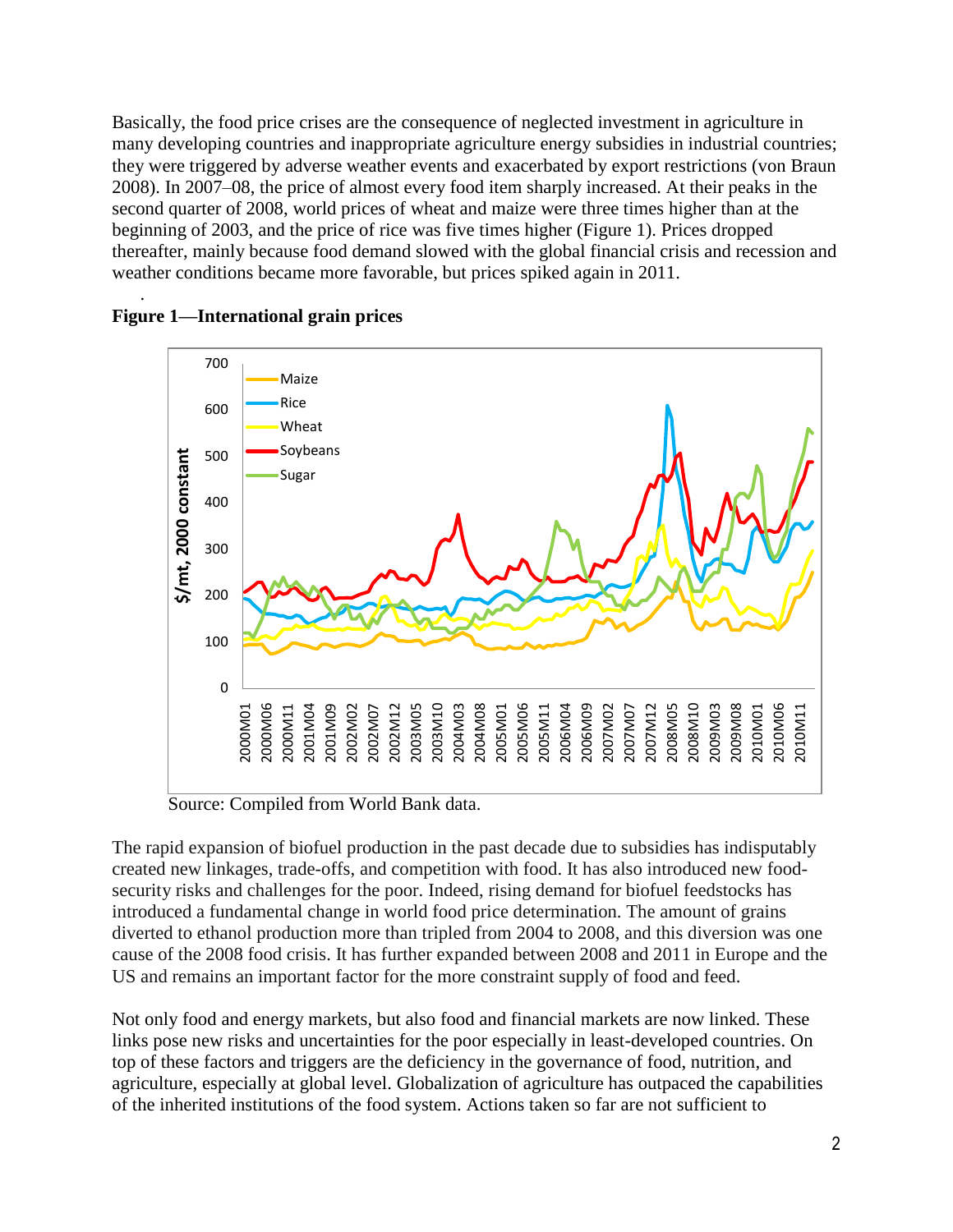overcome the crisis, let alone reduce chronic food and nutrition security problems. And food prices are expected to increase further in the long run, partly due to climate change, posing new risks and constraints. Supply and demand forces may cause maize (corn) prices to rise by about 100 percent by 2050 (Nelson et al. 2010), unless much larger investments in innovation are forthcoming.

# **Consequences and Ripple Effects**

The food crisis has large economic ripple effects: In 2010–2011, noncore inflation—that is, the inflation of food and energy prices—has become a worldwide macroeconomic threat, especially in Asia, where it accounts for 60–70 percent of total inflation in many countries. Food inflation is extremely harmful to the poor, who spend a much higher budget share on food than higherincome people do. Noncore inflation triggers pressures on wages, and central banks often follow suit by tightening monetary policy. Instead, governments should vigorously address the real constraints with action on the supply side. The macroeconomic costs of food crises are undervalued. The 2008 food price crisis came to an end because the global recession reduced demand, but this outcome cannot be expected in 2011.

Another ripple effect of the crisis is loss of trust in trade and the reemergence of self-sufficiency policies in many countries. That included limits or bans on food exports, increasing international political tensions. As major regional producers reduced the regional and global supply of grain, they became responsible for increased price volatility and other negative consequences for import-dependent neighboring countries. These countries will forgo benefits from trade and externalize domestic fluctuations in supplies, further increasing volatilities in international markets. Volatile food prices continue to undermine the food and nutrition security of the poor. With the [extreme price increases for wheat](http://www.ft.com/cms/s/0/51913ed6-9e60-11df-a5a4-00144feab49a.html) and corn (maize) in 2010–2011, we were observing the continued volatility in the global markets. Low levels of grain stocks trigger speculative demand for grain as a commodity asset category further driving volatility upwards. International price increases are transmitted rapidly to consumers (urban and rural) and more slowly to producers, especially small farmers in developing countries. This situation means that the poorest people pay more for food right away, with adverse effects for their welfare, while producers do not immediately have an incentive to produce more in response to increased prices.

## **Increased Hunger and Malnutrition**

The most relevant price for the poor is the price of grain—especially wheat, maize, and rice. Maize prices increased by 105 percent between March 2010 and March 2011 on international markets, wheat by 102 percent, rice increased less in the 2011 crisis but even more than wheat and maize in 2008. The price increase implies that a kilo of wheat in many developing countries typically costs about US\$0.30 instead of US\$0.15—a critical difference for a person who lives on US\$1 a day, as do about 1 billion people. This kind of price increase requires poor people to cut back on other food and nonfood expenditures to maintain food energy consumption. Consequently, quality of diet and of livelihood suffers. The absolute number of undernourished people in developing countries increased from an estimated 823 million in 1990 to about 1 billion today. The food crisis has shed light on the highly deficient data about the scale and change of food and nutrition problems. The numbers about undernourished people are rough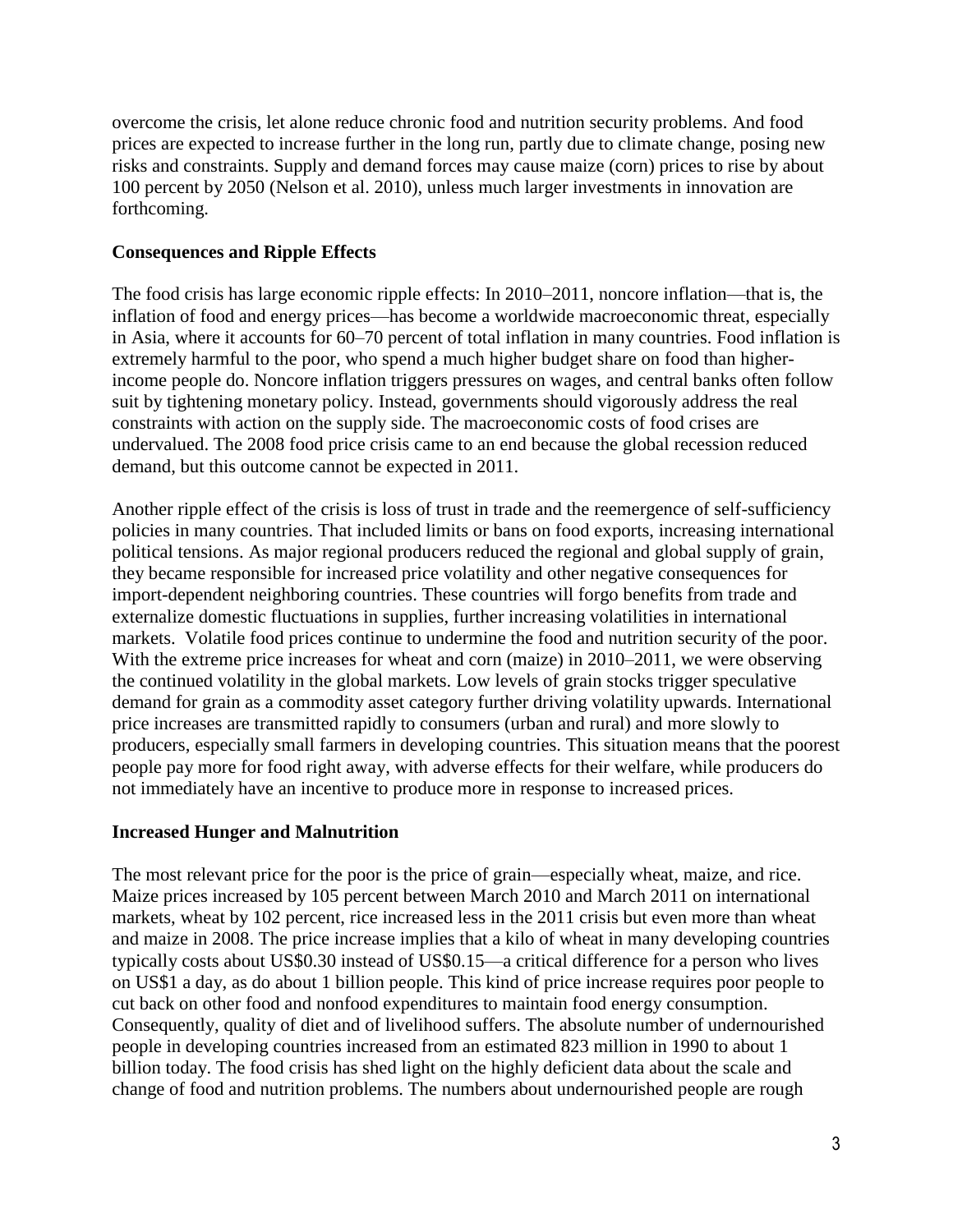estimates at best, and even less well accounted for is the increase in diet deficiency and related long-term—indeed, lifelong—health effects that impair physical and mental capacities. A rough estimate is that 2 billion people suffer from micronutrient deficiencies. Moreover, the prices of nonstaple foods, such as vegetables and pulses, have risen even more than grains, further adding to these deficiencies, especially in South Asia. Part of an appropriate response to the global food crisis needs to be an overhaul of the system of monitoring information on food and nutrition. However, there should be no doubt that the hunger problem has been increasing significantly due to the food price crisis, as more comprehensive data from selected countries suggest.

### **Changing Patterns of Food Riots and Politics**

It has long been recognized that inequality and social and political conflicts increase food insecurity, but food insecurity can also be a source of conflict. Many governments had underestimated the strong links between food and political security in 2008. But the patterns of relations between food price crisis and political conflicts and food riots in 2008 differ from the ones in 2011. From January 2007 to June 2008, food protests—strikes, demonstrations, and riots over food -related issues—occurred in more than 40 countries, with some countries experiencing multiple occurrences and a high degree of violence (Figure 2). In the food price crisis of 2008 the price movements and the frequencies of riots moved up and down in surprising parallelism. In April 2008 unrests reached their peak when the global wheat price had doubled and the rice price tripled. Millions of people were directly involved. Food protests have affected not just poor countries, but include emerging economies with varying levels of income and government effectiveness. Food protests in countries with higher incomes and better governance have tended to be nonviolent in 2008, whereas protests in low-income countries and countries with low levels of governance quality have often involved the use of physical force or resulted in casualties. Within countries, as food prices increase, the urban middle class typically has the ability to organize, protest, and lobby, but the rural poor usually suffer silently for a while.

#### **Figure 2—Food riots and food prices, 2007–2008**

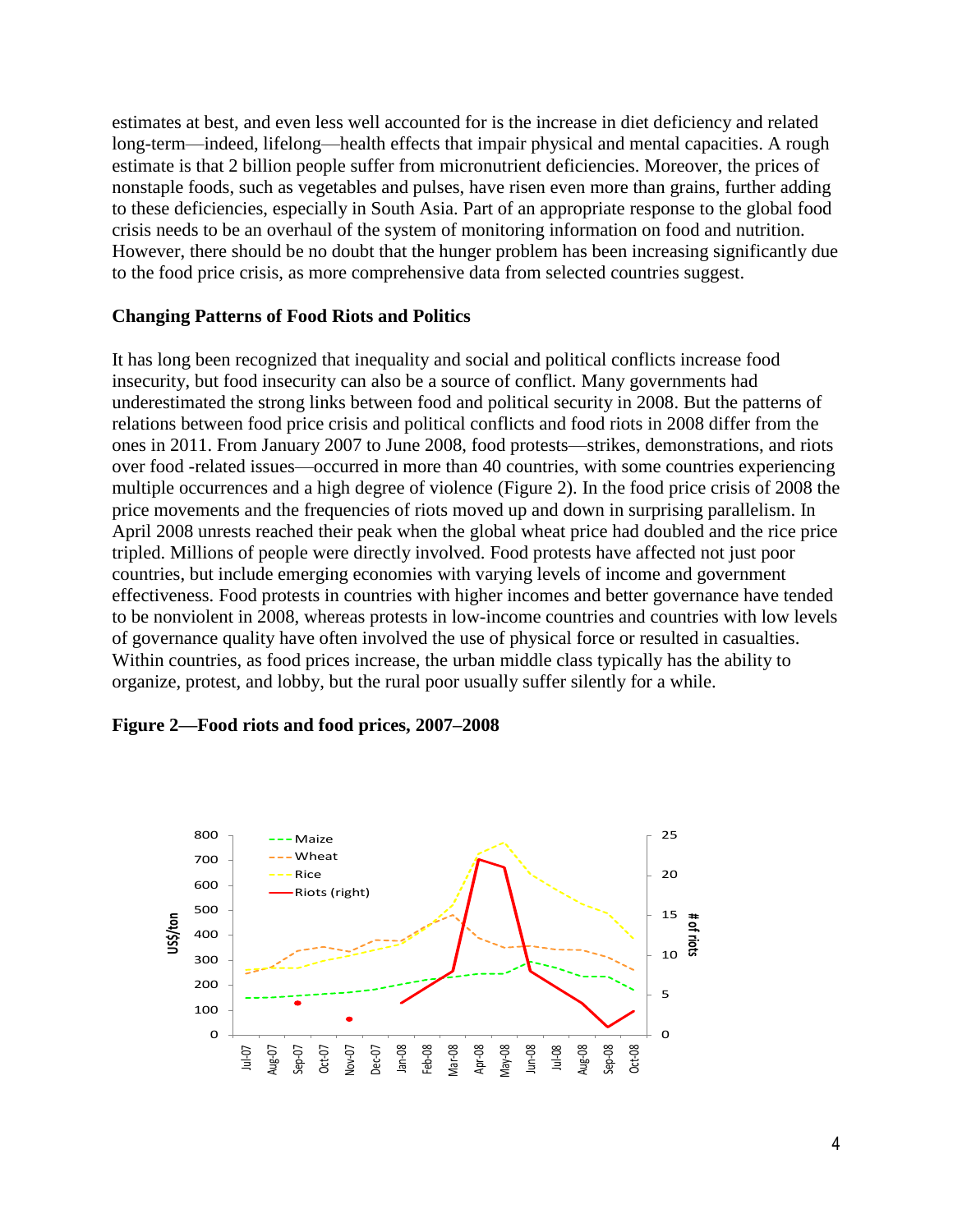Source: von Braun 2008.

However, in the 2011 food price crisis, the patterns and political consequences of price–riotrelationships have become more complex than in 2008. Overall, in 2011 riots in direct response to price increases have occurred less frequently but the political consequences are still significant. Both sides, i.e. protesters and governments, seem to have learned from the earlier experiences in their own countries or neighboring ones. The responses of both, protesters and governments, were more sophisticated than in 2008. While protests in 2011 were again partly triggered by food price inflation, such as in Tunisia, coordinated protests were increasingly facilitated by improved communications through new media, such as twitter and face book. These riots can no longer be equated with historical bread riots or even the 2008 massive food protests but became symptoms of empowerment and part of more systematic uprisings. National governments' political reactions to the crisis were often ad hoc and simplistic in 2008, but in 2011 larger preemptive efforts were made by many governments with increased price subsidies, price controls and income support in the formal sector. Preemptive government actions have been more swiftly but in many instances, such as in North Africa and the Middle East, "the street" was faster and more effective than governments' response, and protests turned quickly to much larger events of regime changes. These developments have transformed food protests to embedded strategic elements of opposition movements and less of ad hoc street events. The experiences of the 2008 food riots have followed more straight forward patterns, but may have also facilitated the more sophisticated protests in 2011, when food prices were no longer the main cause of protest in many countries.

# **The Remedies**

Two kinds of policy actions to respond to high and volatile food prices must be distinguished: those largely in the domain of national governments and those best handled at the international level and requiring attention by global actors. Actions are needed at both levels. The focus in this essay is on international actions. In order to be comprehensive, these should include the following:

- 1. addressing the root causes with improvements in production and technology, including research and innovation; incentives for private investment; sound natural resource management related to soils, biodiversity, and water; and coordinated engagement for climate change adaptation and mitigation;
- 2. responding to and preventing food emergencies through sound trade , bioenergy, and grain reserves policies and prevention of excessive speculation in food markets; and
- 3. preventing undernutrition directly with social policies, such as income transfers and enhanced early-childhood nutrition programs.

In the following, the items of such a comprehensive agenda for food security policy are outlined.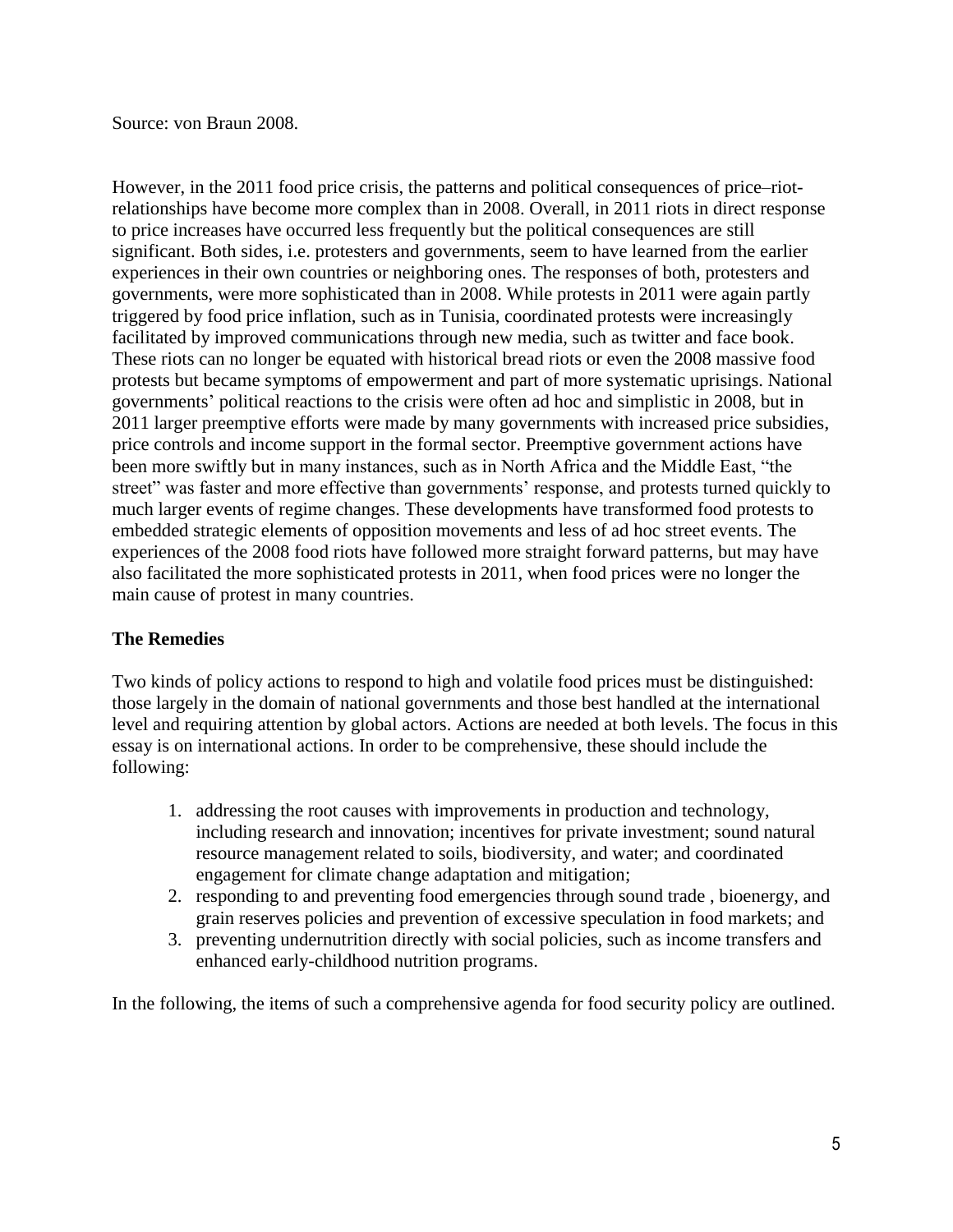### *1: Agricultural technology, resource management, and investment*

Technological breakthroughs, and their adoption on a large scale as in the Green Revolution in Asia in the 1960s and 1970s, were critical in preventing food insecurity. Numerous studies have shown that spending on agricultural research and development (R&D) is among the most effective types of investment for promoting growth and reducing poverty. Advances in plant breeding have increased staple crops' nutritional value, their suitability to subtropical and tropical weather conditions, and their resistance to diseases and pests. Genetic modification (GM) has created beneficial traits such as disease resistance, environmental improvement, higher nutritional value, and increased yields—traits that are difficult to achieve rapidly through traditional breeding techniques.

Disseminating new technology in agriculture requires substantial upfront investments in the foundations of effective technology utilization—that is, rural education, infrastructure, and extension services. However, public R&D investments have been stagnating since the mid-1990s, and the gap between rich and poor countries in generating new technology remains large, except in a few countries such as Brazil and China. At the global level, a science and technology initiative is needed to prevent further increases in agricultural prices, reduce competition for natural resources, and adapt to and mitigate the effects of climate change. That global initiative should focus on increasing agricultural productivity, making agricultural practices more sustainable, enhancing food quality and health, and improving natural resources management. The initiative can also address nutrition insecurity directly by breeding new varieties of staple crops that are rich in micronutrients. This approach would allow the poor to receive necessary amounts of vitamin A, zinc, and iron through their regular staple-food diets. This "biofortification" provides a means of reaching malnourished populations in relatively remote rural areas and delivering naturally fortified foods to people with limited access to commercially marketed fortified foods or supplements. If investments in public agricultural research were doubled, agricultural output would increase significantly and millions of people would emerge from poverty (von Braun, Fan et al. 2008). If these investments were targeted at the poor regions of the world—Sub-Saharan Africa and South Asia—overall agricultural output growth would increase by 1.1 percentage points a year and lift about 282 million people out of poverty by 2020. "Best bets" include innovative programs to revitalize yield growth in intensive rice and wheat systems in Asia, increase small-scale fish production, address threatening pests like virulent wheat rust, breed maize that can be grown in drought-prone areas, and scale up biofortified food crops.

The fast rising food prices has increased commercial pressure on land and implicitly on water resources for agriculture. It is therefore not surprising that farmland prices have risen throughout the world in recent years. The global expansion of land markets is driven mostly by domestic players, but also partly by growing transnational acquisition of land by financially strong investors, including some that act directly or indirectly on behalf of countries attempting to improve their food security in view of domestic scarcity of land and water. In many developing countries land rights are not well defined. An appropriate code of conduct for governments and investors in developing countries should be developed (von Braun and Meinzen-Dick 2009) and include the following key elements: Existing land rights, including customary and communal rights, should be respected. Those who lose land should be compensated. Agricultural production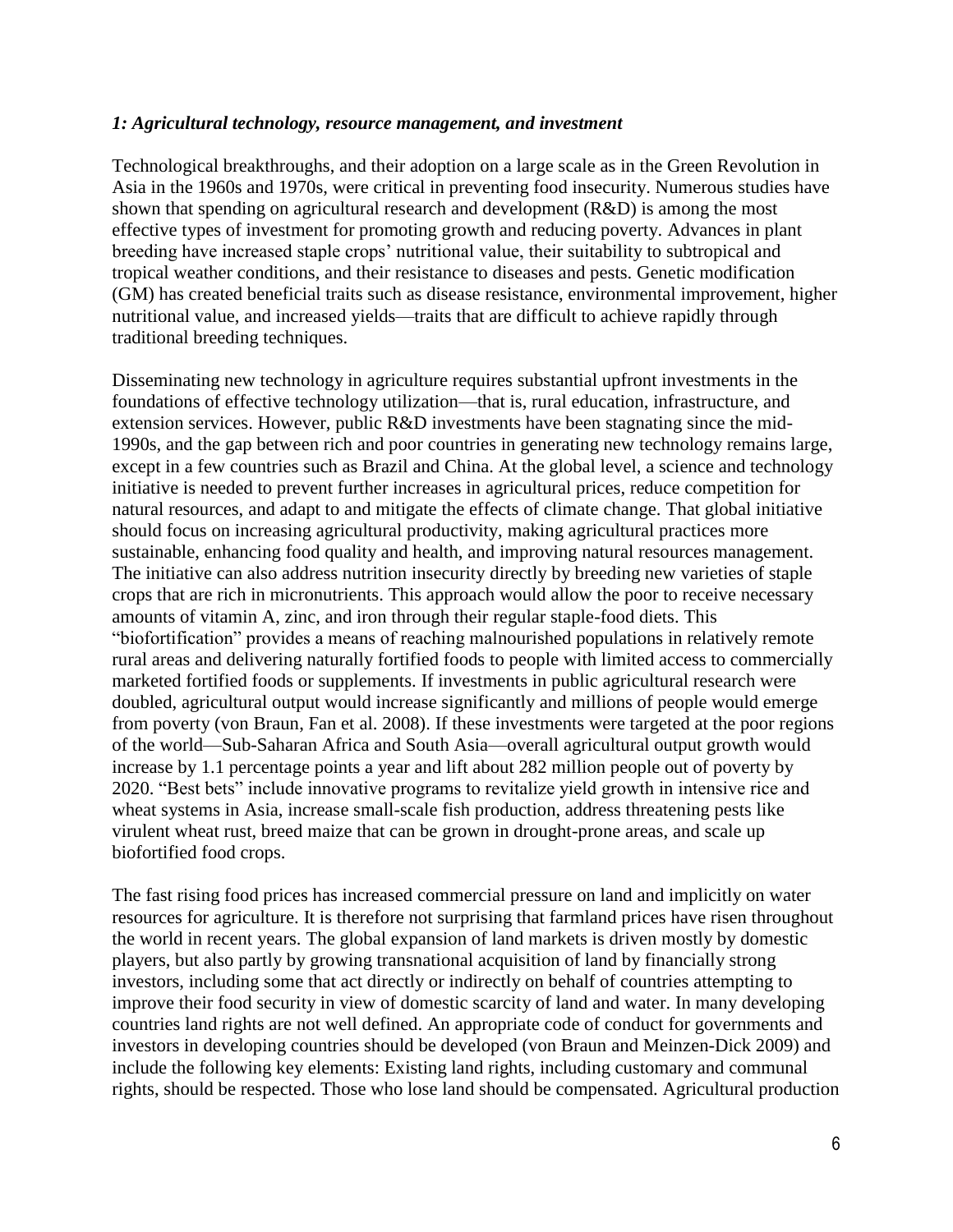practices should be sound and sustainable and guard against depletion of soils, loss of critical biodiversity, or significant diversion of water from other human and environmental uses. When national food security is at risk (for instance, in case of an acute drought), domestic supplies should be given priority. Foreign investors should not have the right to export during an acute national food crisis. For protection of the local poor and for a conducive investment climate in this critical area, the code of conduct should be enforceable, not just voluntary. Foreign direct investment in agriculture is an opportunity, but it must not marginalize the poor or impose environmental damage.

# *2: Policies to prevent extreme price volatility*

Staple foods can be viewed from different perspectives given different actors' roles in production, trading, and consumption. For farmers, they are an income source; for food processors they are an input; for traders and financial investors they are part of an asset in portfolios; and for poor consumers they are implicitly "currency," as they spend a large share of their income on them. The latter is the most neglected role. For the poor, grain price spikes mean hyperinflation in their currency, and they have no central bank that guards their currency. Food price volatility — unpredictable large swings in prices — affects the poor the most and undermines their health and nutrition. Extreme price volatility also hinders investment and leads to misallocation of resources. It increases the incentive to construct commodity asset portfolios, which foster speculative trading, further boosting price spikes.

In view of the adverse role of biofuels subsidy policies for food insecurity in times of tight grain supplies, these policies need to take food-security consequences explicitly into account, which they currently ignore. When food prices are high, subsidies for biofuel production should be frozen, reduced, or subjected to a temporary moratorium on biofuels from grains and oilseeds until extreme prices subside. Second-generation biofuel technologies are in the making but are still far from reality. If they are "smart," these technologies may partly overcome the food–fuel competition and lessen the negative effects on the poor.

Extreme price volatility is an international issue that requires international action. Together, national actions such as increasing grain stocks or restricting trade are inefficient and make global matters worse. These policy decisions—such as export restrictions which many countries have applied in the food crisis—often appear to be panic responses that give little attention to potential global market consequences. Food markets must not be excluded from the appropriate regulation of the banking and financial system, as the staple food and feed markets (grain and oilseeds) are closely connected to speculative activities in financial markets. There is growing evidence that the price formation at the main international commodity markets was significantly influenced by speculation that drove spot prices upward beyond market fundamentals (Robles, Torero, and von Braun 2009). To prevent extreme volatility, it is essential to ensure open trade, and transparent, appropriately regulated market institutions. Closing down futures trading in commodity exchanges is not an appropriate answer when price crises occur. But there is an institutional vacuum at the international level to address these matters. One set of actions calls for coordinated regulation, which does not require an organization. Another set of actions would require a new organization to fill the institutional vacuum—in other words, to act as the equivalent of the (missing) central bank that protects the currency of the poor (grains). Two sets of measures are proposed here: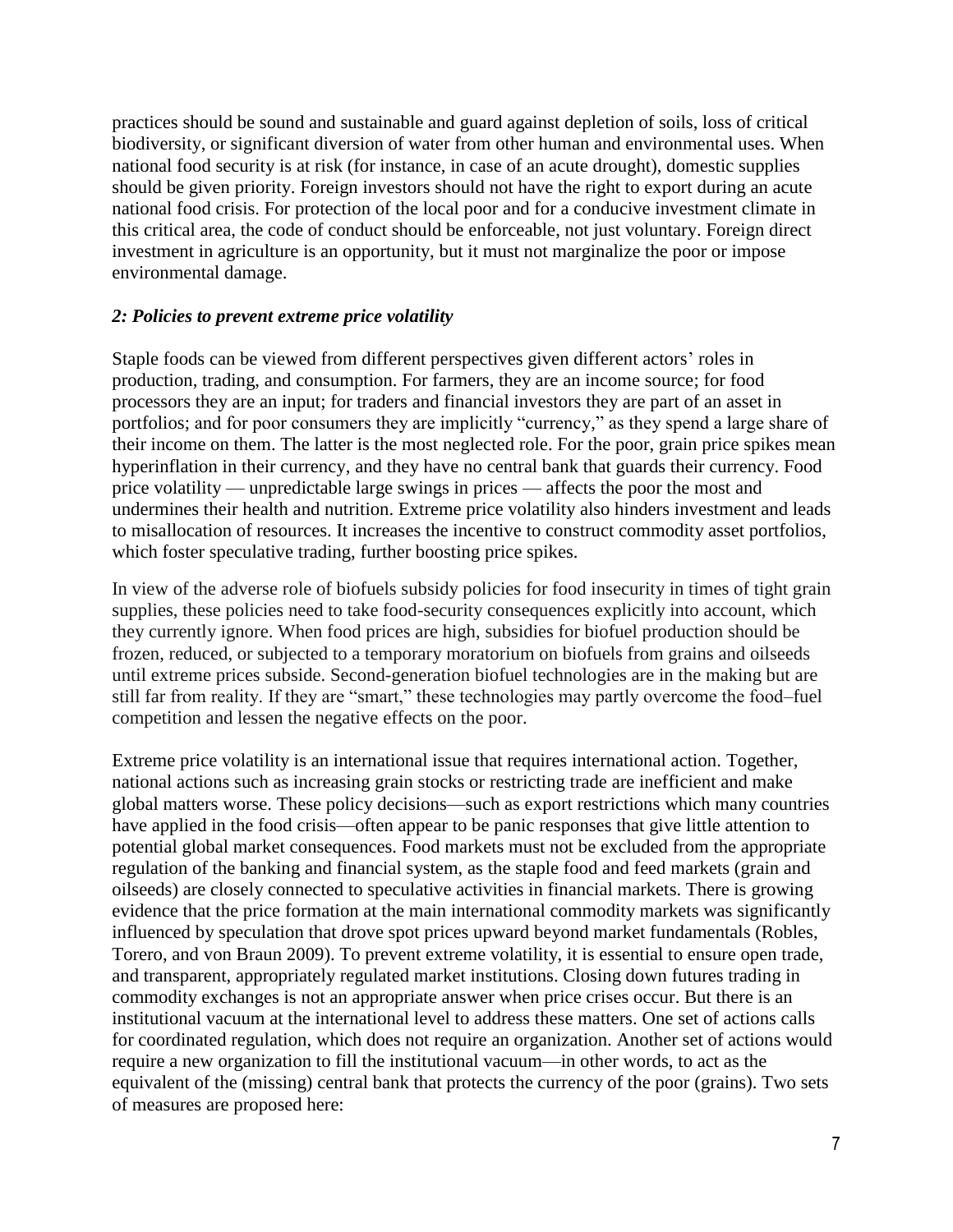- 1. *Better regulation*. The deregulation of commodity markets in the past decade went too far and contributed to the high economic costs of volatility mentioned earlier. Regulation should curb excessive speculation in food commodities—that is, futures trading needs to be more transparent (providing information on actors and transactions), and costs of speculation should increase when prices spike (through, for example, capital deposit regulations that increase at times of spikes for non-commercial and index trading but can be insignificant under normal market situations). Simply excluding food from speculative futures markets would be wrong, because these activities also play a useful intelligence role in identifying prices.
- 2. *Institutional innovation*. Global collective action for grain policy that enhances food security is needed to overcome the collective action failures in grain markets. The instruments should be composed of two elements:
	- First, an independent grain reserve (that includes other healthy foods) should be established exclusively for emergency response and humanitarian assistance. Such a reserve managed by the World Food Programme (WFP) could be handled in a decentralized way and backed by an international agreement that assures free movement of grains to address food emergencies at all times.
	- Second, an "International Grain Reserves Bank" should be established and tasked specifically with protecting the currency of the poor—grain prices—from crisistype spikes. It would be governed like an independent central bank and equipped with resources similar to those of a central bank: it would have a modest reserve shared by nations at the regional or global level and a financial fund that positions it as a potentially active market player. It would advise on market-oriented regulatory regimes. The size of the financial commitment must be significant enough to have a strong signal in the market (probably about US\$20 billion in reserve funds) (von Braun and Torero 2009). This arrangement would not imply an effective expenditure, because the resources needed would be promissory and not actual budget expenditures. This reserve bank concept is not a price stabilization fund, but it is an institutional tool for reducing risk and preventing large spikes that cause hunger and trade disruptions. Any cost–benefit assessment of these proposed regime-changing institutional actions need to consider the cost of action versus costs of inaction in three domains—the costs of human resources and suffering from the food crisis, the costs of losses from trade and the political disruptions as trade would remain more open under such a regime, and the costs from higher national grain stocks and excessive self-sufficiency investments.

The G20 should follow up. Regional policy bodies, such as the Association of Southeast Asian Nations (ASEAN), [South Asian Association for Regional Cooperation \(](http://www.google.de/url?sa=t&source=web&cd=4&ved=0CDoQFjAD&url=http%3A%2F%2Fwww.saarc-sec.org%2F&ei=tEzGTarNKM7oOeCGkPcB&usg=AFQjCNEMtqg-z85MfzX9GQ5oPru6ledmKQ)SARC), and African regional and sub-regional bodies have partly implemented joint reserve policies, which could be one step in the proposed direction. A regional set of arrangements, however, is suboptimal and may run into trust problems in regions with one or two dominating regional powers. I key role could be played by more open trade and stock release policies by India and China who both sit on large grain stocks. More trade liberalization in general and especially by these two nations could improve the global food security situation (Kumar, Roy, and Gulati 2010).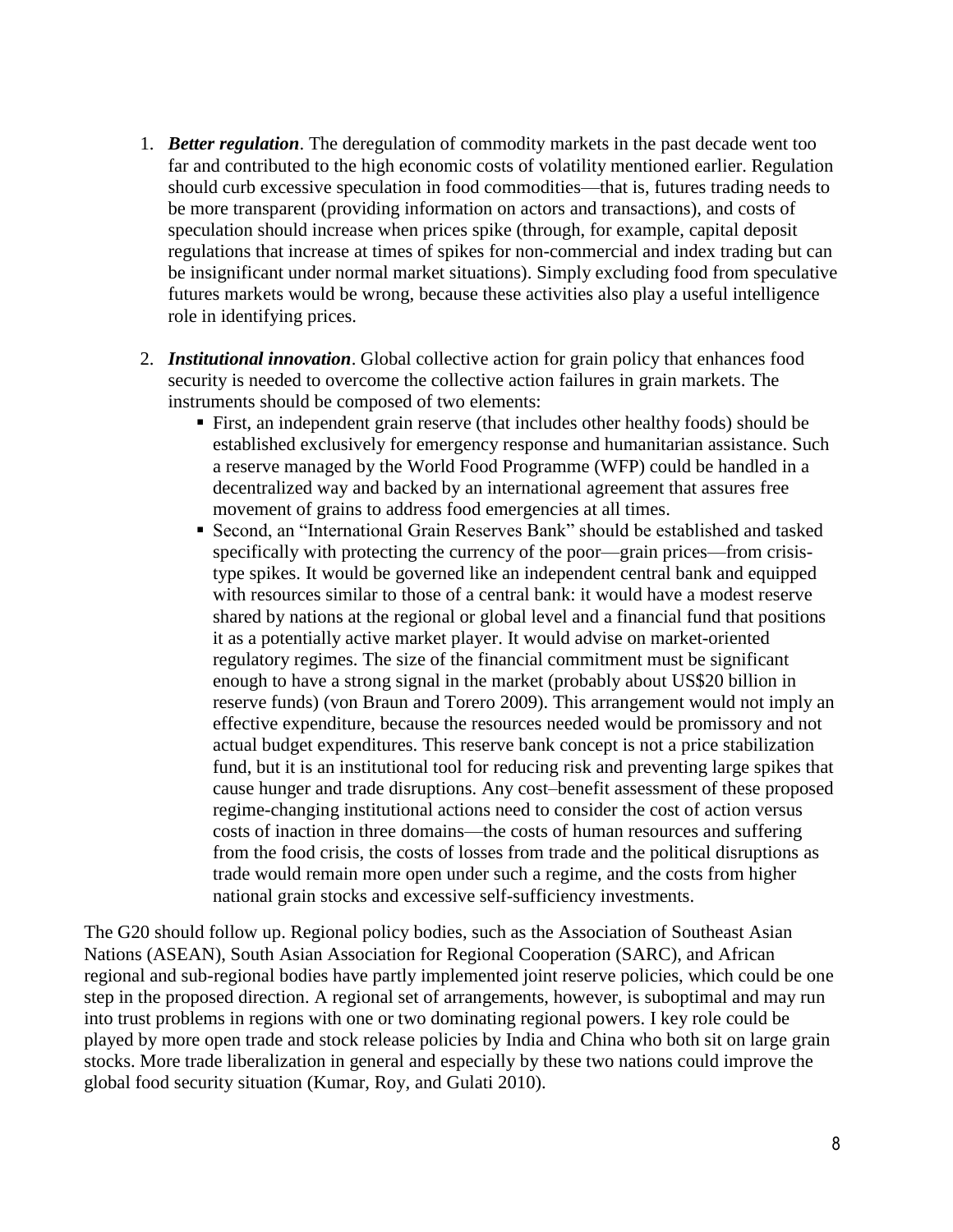## *3: Social protection and nutrition policies*

Actions related to agricultural production, trade, and reserves are necessary but not sufficient for overcoming the food and nutrition security crisis, which is not just an acute problem, but a chronic global one. Another set of public policies is required to address health and nutrition risks through social transfers and health services. Most of these actions are carried out by national governments, but international support for these investments is also needed, especially in the least-developed countries. Setting priorities in this area requires a sound metric for targeting actions and measuring progress. First, a focus should be put on lives saved and livelihoods improved (measured by reduced mortality and morbidity). Second, priority should be given to enhanced economic productivity, growth, and returns to investment (measured by human productivity and lifetime earnings). A framework that includes both of these very different concepts may be helpful for stimulating an informed policy discourse on priority setting. With that in mind, policy actions in three priority areas are called for: (1) expand social protection and child nutrition action to protect the basic nutrition of the most vulnerable; (2) take protective actions to mitigate short-term risks (such actions would include cash transfers, pension systems, and employment programs); and (3) adopt preventive health and nutrition interventions to avoid long-term negative consequences. Social safety nets not only ease poverty in the short term, but also enable growth by allowing poor households to create assets, protect their assets, and allocate resources to more risky but highly remunerative production activities. Since good nutrition is crucial for children's physical and cognitive development, as well as their productivity and earnings as adults, early childhood nutrition and school feeding programs should be strengthened and expanded to ensure universal coverage (Hoddinott et al. 2008). Interventions need to be developed and include the following options:

- *Transfer actions*. Programs transferring income to the poor in response to food crises have a long tradition, in particular as food price subsidies and rationing schemes. Often, however, they are ineffective and fail to reach the most food insecure. Of increased relevance are employment-related transfer programs, such as the Indian rural employment scheme, scaled up to the national level in the past decade. Cash transfer programs are increasingly common. These programs—which transfer cash to households partly on the condition that they meet certain requirements such as sending children to school and using preventive health services—have proven successful in reducing poverty in the short run (through cash transfers) and in the long run (through the human capital formation that they encourage). They work particularly well in countries with low school attendance and adequate schooling infrastructure. They are not magic, however—they do not work in every country, and alone they are not sufficient for reducing poverty sustainably. Early childhood nutrition actions should be connected to them where needed.
- *Nutrition and health actions*. Lack of energy is generally an issue only in highly food- $\bullet$ insecure areas, but micronutrient malnutrition is much more widespread and pervasive. The core problems of low birth weight and early childhood undernutrition need primary attention in nutrition and health actions. One promising way to start is to identify gaps where existing programs are insufficient to reach needed coverage and impact. Communities with the highest concentration of poor and vulnerable can guide priority setting. While problems of insufficient and poor-quality food persist, changes in the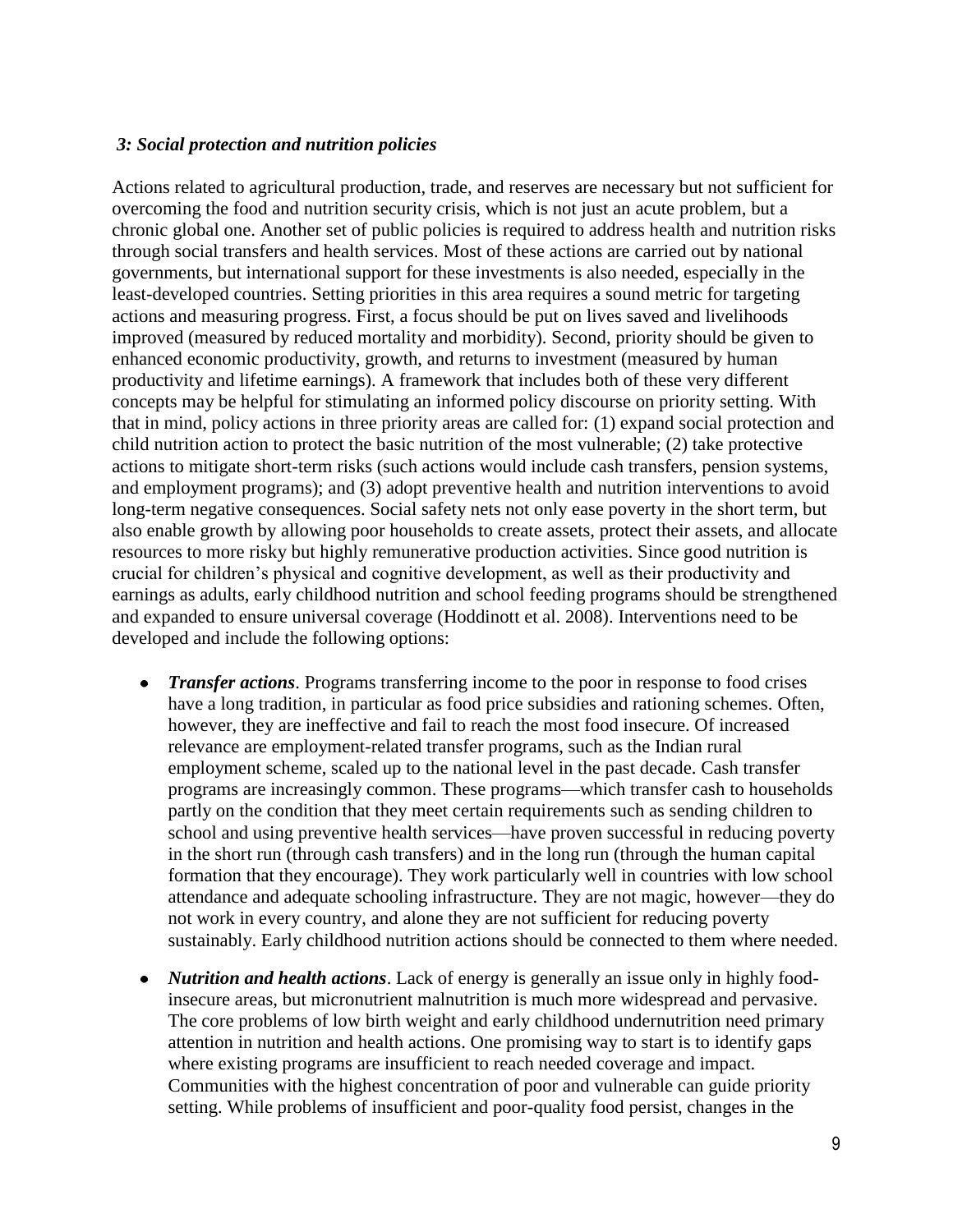global environment are creating new nutritional issues such as the "nutrition transition" a process by which globalization, urbanization, and changes in lifestyle are linked to excess caloric intake, poor-quality diets, and low physical activity, which together lead to rapid rises in obesity and chronic diseases even among the poor in developing countries. The main challenge for agriculture, health, and nutrition is thus to adapt to the changing environment and address the double burden of under- and overnutrition by maintaining adequate food supply while increasing the production of low-cost, high-quality foods to improve diet quality among the poor. There is still too little private sector engagement in food fortification and in child nutrition in developing countries with delivery of low-cost, healthy baby foods. New alliances among the private sector, nongovernmental organizations (NGOs), and the public sector alliances are needed in this field of action.

## **Conclusions for G20-Actors**

The food and nutrition security actions outlined here depend to varying degrees on three different actors: the private sector, civil society NGOs, and governments (including their international organizations). Among these three, the most promising developments since the beginning of the global food crisis in 2008 have been the initiatives and strategic positioning of the private sector actors. A noteworthy new private-sector initiative includes the New Vision for Agriculture (WEF 2011) with defined actions and follow-up. This initiative adopts a new strategic orientation for corporate strategies in food- and agriculture-related sectors. It goes far beyond corporate social responsibility toward "shared value" approaches (Porter and Kramer 2011), "social business" initiatives, and "inclusive business" aimed at including the poor as both clients and partners for food and nutrition improvement. NGOs and international foundations, such as the Bill and Melinda Gates Foundation, are important partners in many of these initiatives that reach new and promising scales.

Governments—especially in Brazil, China, Europe, India, and the United States—have also responded to the food crisis with increased investments, but net additions of resources for food and nutrition security have remained much less than pledged at G20 meetings in recent years and institutional reforms are slow, especially at global level. If we were to design a global governance system for agriculture, food, and nutrition today, it certainly would not look like the current one. The food crisis shocked the global players into action, and the response has largely consisted of attempts at better coordination. Now action is overdue on what a well-functioning future global institutional architecture of agriculture and food might look like and how it might be achieved. There are four key principles for sound global governance of agriculture and food and nutrition security: adherence to *legitimacy* with *accountability* (that is, the decision-making body has a legitimate basis and is accountable) and *effectiveness* (that is, the chosen governance structure is the most cost-effective option among alternatives in delivering the public goods). And given the fast-changing and uncertain nature of the drivers of global food and agriculture, such as climate change or food-related health risks, a third principle needs to be *inventiveness* (that is, the capacity to innovate and adapt to changing circumstances). The current governance system especially lacks accountability, effectiveness, and inventiveness.

Today, global governance does not only, and not even mainly happen through formal global organizations. It increasingly occurs through a complex global web of government networks,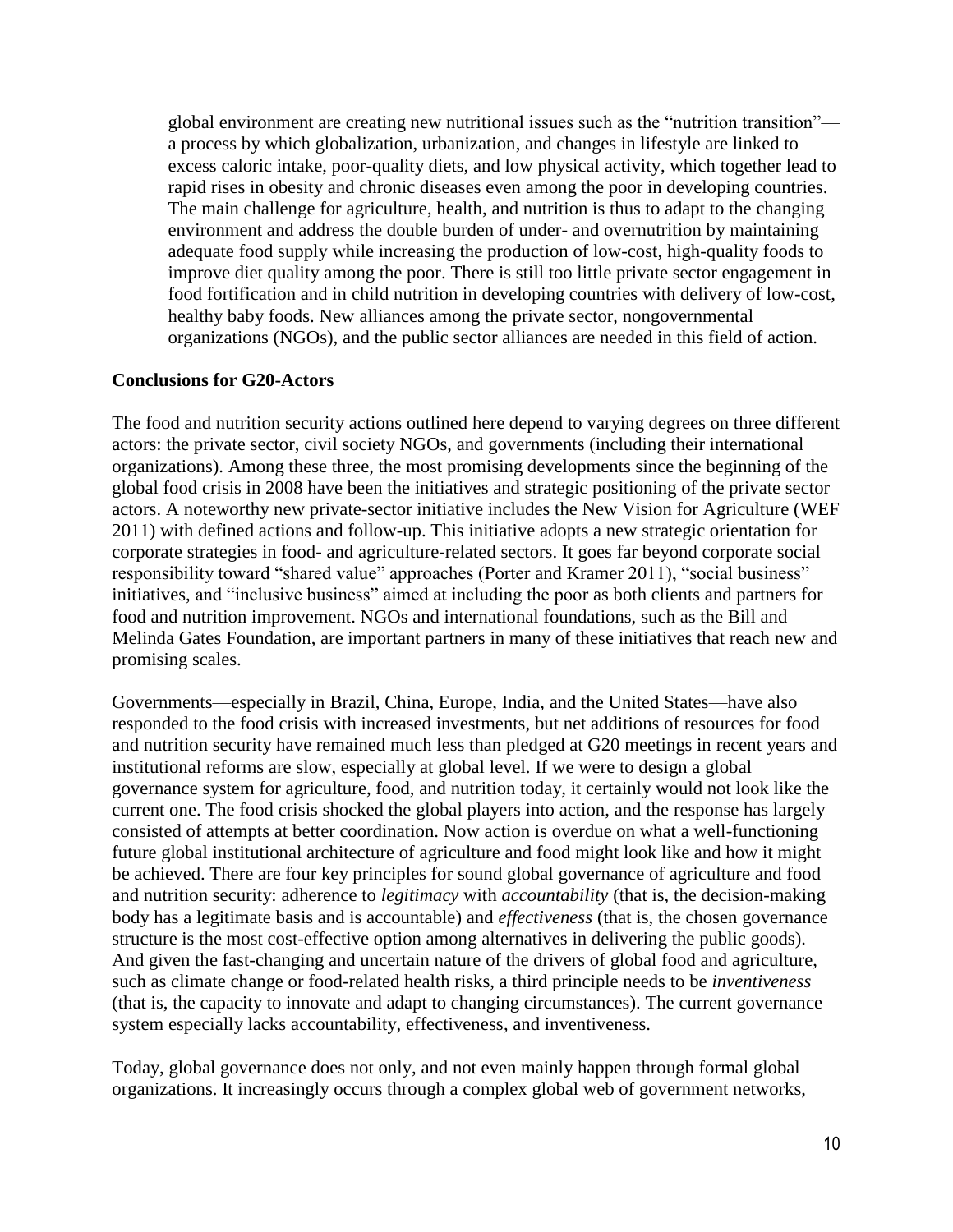where a collection of nation-states communicate through heads of state, ministers, parliamentarians, and the United Nations and where corporations and NGOs participate in various ways (Slaughter 2004). Such global webs already play key roles in some policy domains such as public health, crime prevention, and energy but not enough in areas of agriculture, food, and nutrition. An independent strategic body is needed to overcome the global governance vacuum related to food security. The above proposed International Grain Reserves Bank would be an important hub serving as a component of such a system.

Prioritization, sequencing, transparency, and accountability are crucial for successful implementation of agriculture, food and nutrition policy. More and better investment is needed, but this investment will make its full contribution only when the governance of agriculture, food and nutrition is strengthened at international and national levels. Trying to counter institutional failures mainly with investments in technical domains will not work. Especially for reducing global food price volatility appropriate regulation and investments in institutions is needed. Food and nutrition security need to be given high priority among the development issues on the agenda of the G20 summits.

### **References**

- Hoddinott, J., J. A. Maluccio, J. R. Behrman, R. Flores, and R. Martorell. 2008. Effect of a nutrition intervention during early childhood on economic productivity in Guatemalan adults. *The Lancet* 371 (610): 411–416.
- Nelson, G. C., M. W. Rosegrant, A. Palazzo, I. Gray, C. Ingersoll, R. Robertson, S. Tokgoz, T. Zhu, T. B. Sulser, C. Ringler, S. Msangi, and L. You. 2010. *Food security, farming, and climate change to 2050: Scenarios, results, policy options.* Washington, DC: International Food Policy Research Institute.
- Porter, M. E., and M. R. Kramer. 2011. Creating shared value. *Harvard Business Review* (January-February): 1–17.
- Robles, M., M. Torero, and J. von Braun. 2009. *When Speculation Matters.* IFPRI Issue Brief 57. Washington, DC: International Food Policy Research Institute.

Kumar, G., D. Roy. and A. Gulati (ed.) 2010. Liberalizing Foodgrains Markets: Experiences, Impact and Lessons from South Asia. Oxford University Press, New Delhi

Slaughter. A. M. 2004. *A New World Order*. Princeton, NJ: Princeton University Press.

- von Braun, J. 2008. *Food and financial crises: Implications for agriculture and the poor*. Food Policy Report. Washington, DC: International Food Policy Research Institute.
- von Braun, J., S. Fan, R. Meinzen-Dick, M. W. Rosegrant, and A. Nin Pratt. 2008. *International agricultural research for food security, poverty reduction, and the*